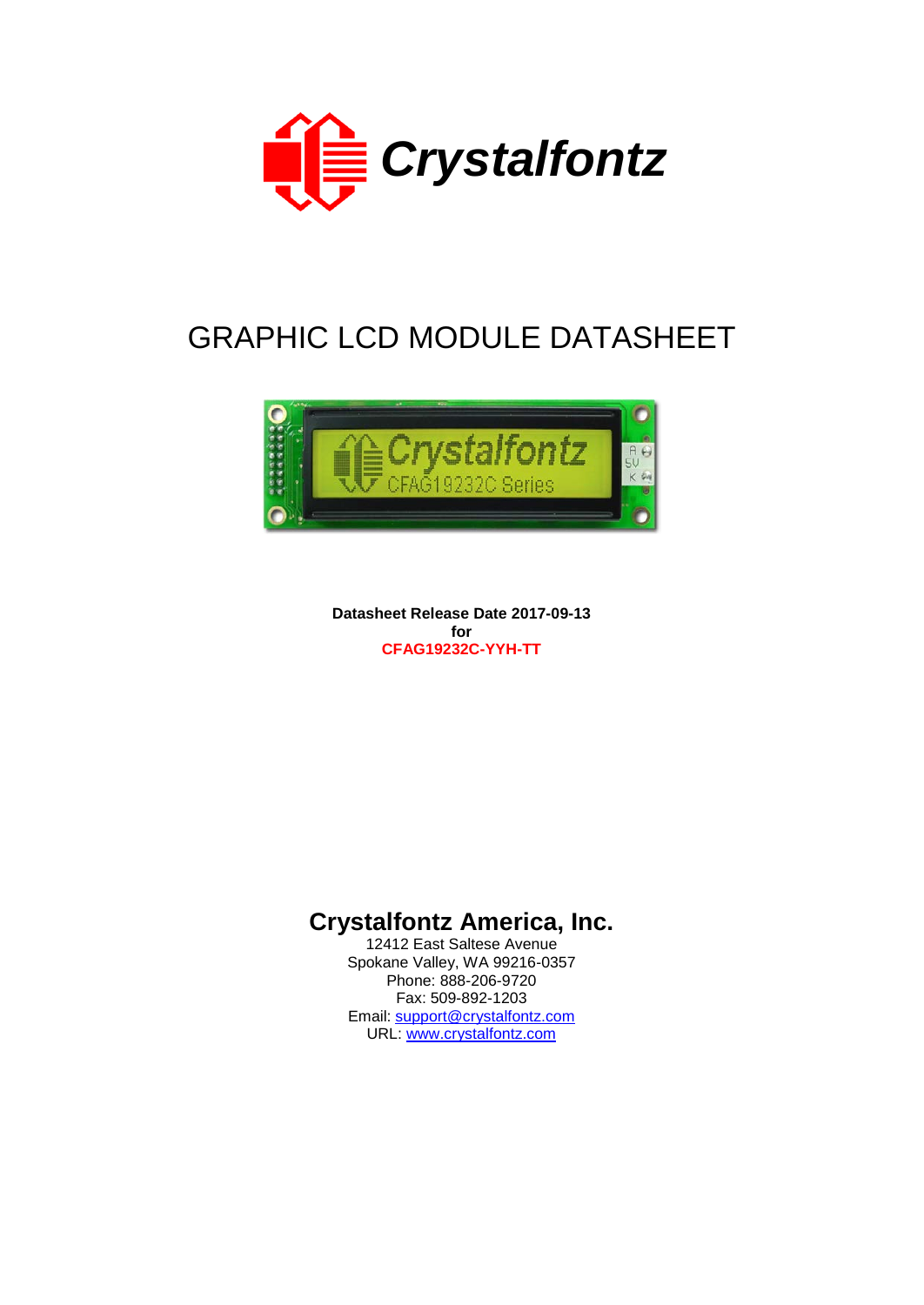

# **CONTENTS**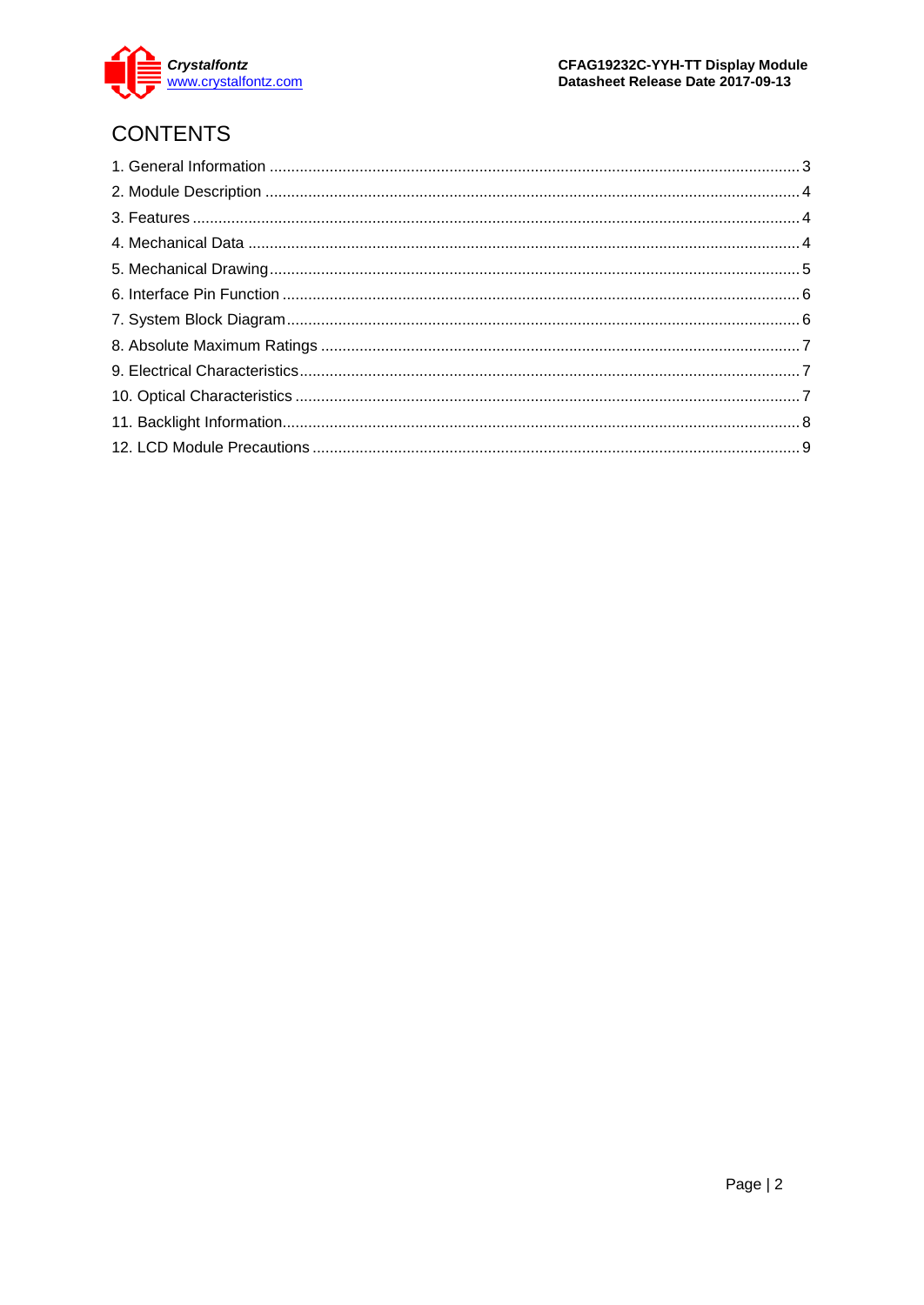

## <span id="page-2-0"></span>**1. General Information**

#### **Datasheet Revision History**

Datasheet Release: **2017-09-13**

Datasheet for the CFAG19232C-YYH-TT graphic LCD display module.

### **Product Change Notifications**

You can check for or subscribe to **Part Change Notices** for this display module on our website.

#### **Variations**

Slight variations between lots are normal (e.g., contrast, color, or intensity).

#### **Volatility**

This display module has volatile memory.

#### **Disclaimer**

Certain applications using Crystalfontz America, Inc. products may involve potential risks of death, personal injury, or severe property or environmental damage ("Critical Applications"). CRYSTALFONTZ AMERICA, INC. PRODUCTS ARE NOT DESIGNED, INTENDED, AUTHORIZED, OR WARRANTED TO BE SUITABLE FOR USE IN LIFE-SUPPORT APPLICATIONS, DEVICES OR SYSTEMS OR OTHER CRITICAL APPLICATIONS. Inclusion of Crystalfontz America, Inc. products in such applications is understood to be fully at the risk of the customer. In order to minimize risks associated with customer applications, adequate design and operating safeguards should be provided by the customer to minimize inherent or procedural hazard. Please contact us if you have any questions concerning potential risk applications.

Crystalfontz America, Inc. assumes no liability for applications assistance, customer product design, software performance, or infringements of patents or services described herein. Nor does Crystalfontz America, Inc. warrant or represent that any license, either express or implied, is granted under any patent right, copyright, or other intellectual property right of Crystalfontz America, Inc. covering or relating to any combination, machine, or process in which our products or services might be or are used.

All specifications in datasheets on our website are, to the best of our knowledge, accurate but not guaranteed. Corrections to specifications are made as any inaccuracies are discovered.

Company and product names mentioned in this publication are trademarks or registered trademarks of their respective owners.

Copyright © 2017 by Crystalfontz America, Inc.,12412 East Saltese Avenue, Spokane Valley, WA 99216 U.S.A.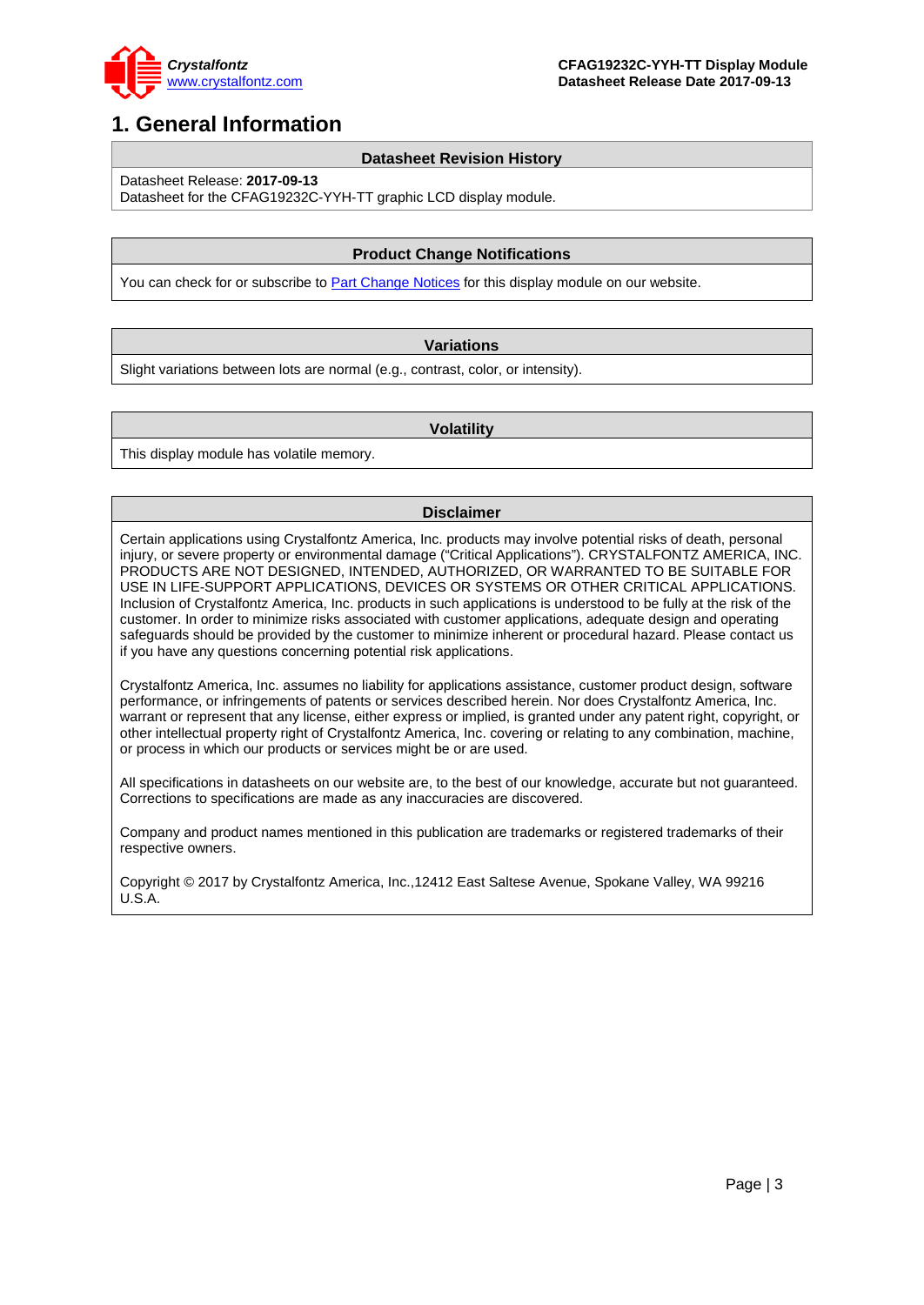

## <span id="page-3-0"></span>**2. Module Description**

This is a yellow-green monochrome graphic LCD display module with a yellow-green LED backlight. This display has a built-in Sitronix ST7920 controller.

Please see [Sitronix ST7920 LCD Controller Datasheet](https://www.crystalfontz.com/controllers/Sitronix/ST7920) for further reference.

### <span id="page-3-1"></span>**3. Features**

- 192\*32 Dot Matrix
- Built-in Controller: ST7920 (or equivalent)
- Viewing Direction: 6 o'clock
- STN Positive, Yellow-green, Transflective Mode
- +3V Power Supply
- Negative Voltage Generator
- Operating Temperature: -20°C to +70°C
- Storage Temperature: -30°C to +80°C
- 1/32 Duty
- Interface: 6800 / SPI

### <span id="page-3-2"></span>**4. Mechanical Data**

| <b>Item</b>              | <b>Specification</b><br>(mm)    | <b>Specification</b><br>(inch, reference) |
|--------------------------|---------------------------------|-------------------------------------------|
| Overall Width and Height | 116.0 (W) x 37.0 (H) x 13.9 (D) | 4.567 (W) x 1.457 (H) x 0.547 (D)         |
| Viewing Area             | 85.0 (W) x 18.6 (H)             | 3.346 (W) x 0.732 (H)                     |
| Active Area              | 80.6 (W) x 16.28 (H)            | $3.173$ (W) x 0.641 (H)                   |
| Dot Size                 | $0.38$ (W) $\times$ 0.46 (H)    | $0.015$ (W) x 0.018 (H)                   |
| Dot Pitch                | $0.42$ (W) x $0.50$ (H)         | $0.017$ (W) x 0.019 (H)                   |
| Weight (Typical)         | 53 grams                        | 1.87 ounces                               |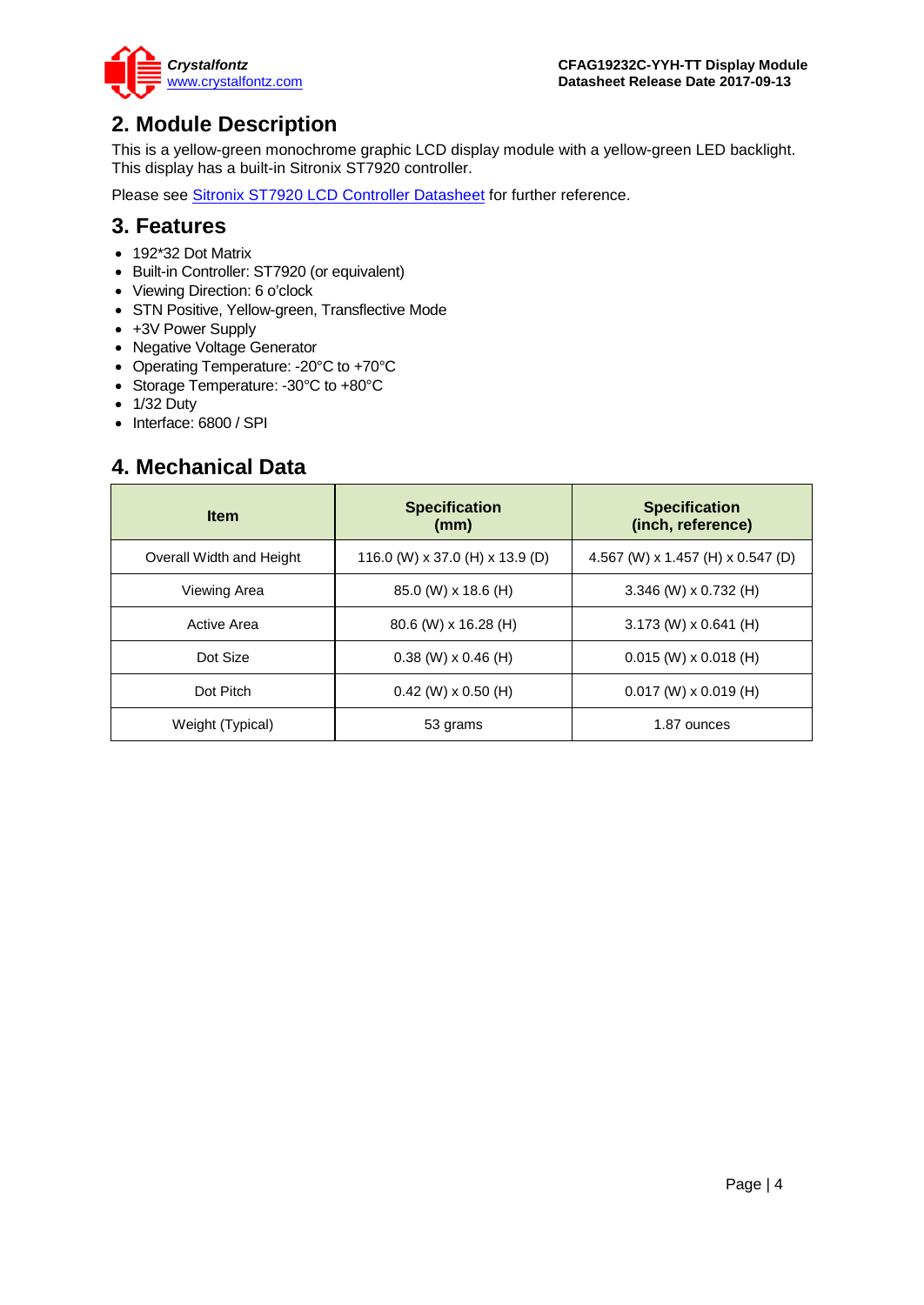

# **5. Mechanical Drawing**

<span id="page-4-0"></span>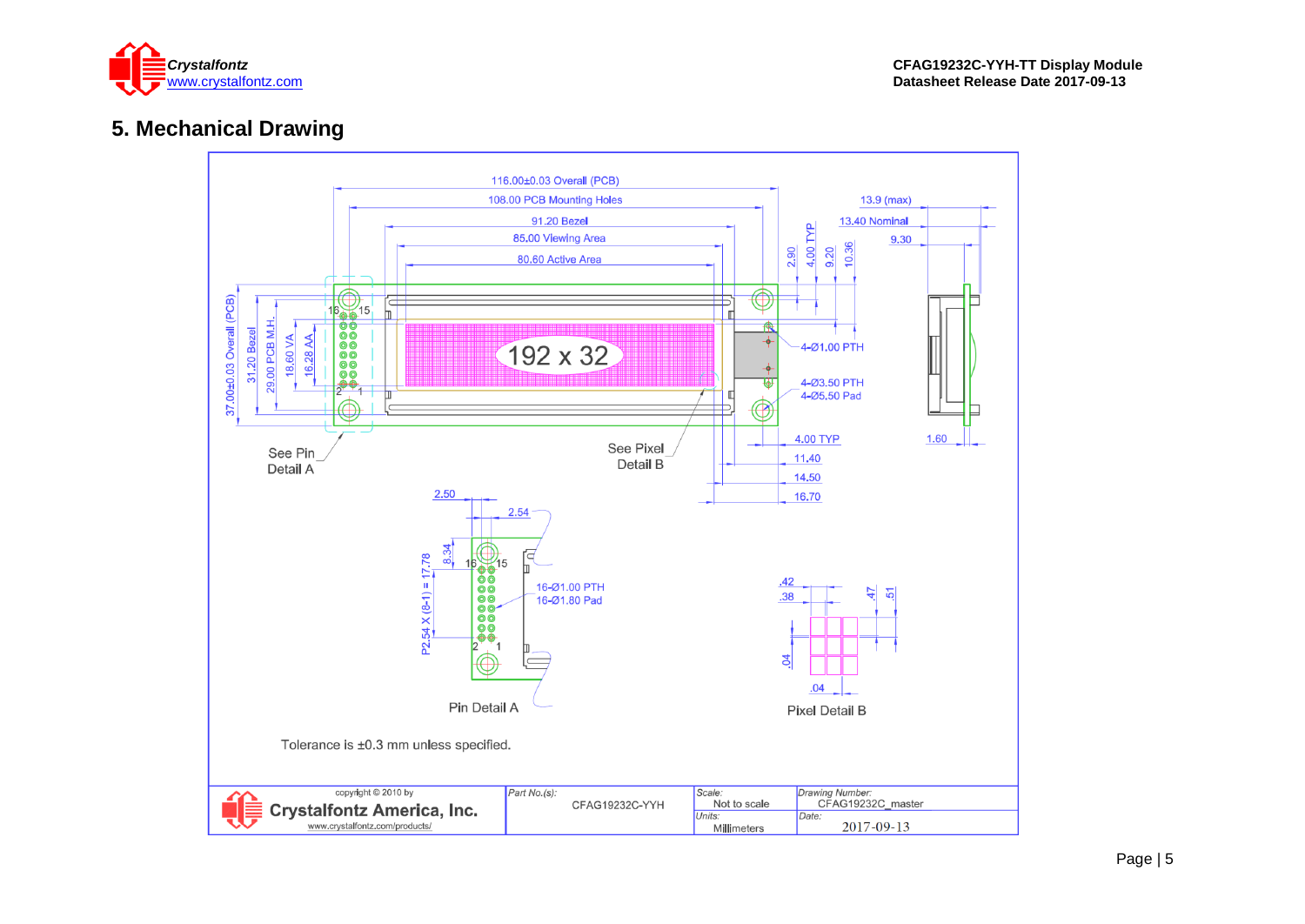

# <span id="page-5-0"></span>**6. Interface Pin Function**

| Pin No.           | <b>Symbol</b>   | Level                | <b>Function</b>                |  |  |  |  |
|-------------------|-----------------|----------------------|--------------------------------|--|--|--|--|
| 1                 | Vss             | 0v                   | Ground                         |  |  |  |  |
| $\overline{2}$    | V <sub>DD</sub> | 5.0 <sub>V</sub>     | Supply Voltage for Logic       |  |  |  |  |
| 3                 | $V_{\rm O}$     | (variable)           | Supply Voltage for LCD         |  |  |  |  |
| 4                 | <b>RS</b>       | H/L                  | H: Data<br>L: Instruction Code |  |  |  |  |
| 5                 | R/W             | H/L                  | H: Read<br>L: Write            |  |  |  |  |
| 6                 | E               | $H, H \rightarrow L$ | Chip Enable Signal             |  |  |  |  |
| $\overline{7}$    | DB <sub>0</sub> | H/L                  | Data Bus Line                  |  |  |  |  |
| 8                 | DB <sub>1</sub> | H/L                  | Data Bus Line                  |  |  |  |  |
| 9                 | DB <sub>2</sub> | H/L                  | Data Bus Line                  |  |  |  |  |
| 10                | DB <sub>3</sub> | H/L                  | Data Bus Line                  |  |  |  |  |
| 11                | DB4             | H/L                  | Data Bus Line                  |  |  |  |  |
| $12 \overline{ }$ | DB <sub>5</sub> | H/L                  | Data Bus Line                  |  |  |  |  |
| 13                | DB <sub>6</sub> | H/L                  | Data Bus Line                  |  |  |  |  |
| 14                | DB7             | H/L                  | Data Bus Line                  |  |  |  |  |
| 15                | <b>NC</b>       | -                    | No Connection                  |  |  |  |  |
| 16                | <b>NC</b>       |                      | No Connection                  |  |  |  |  |

# <span id="page-5-1"></span>**7. System Block Diagram**

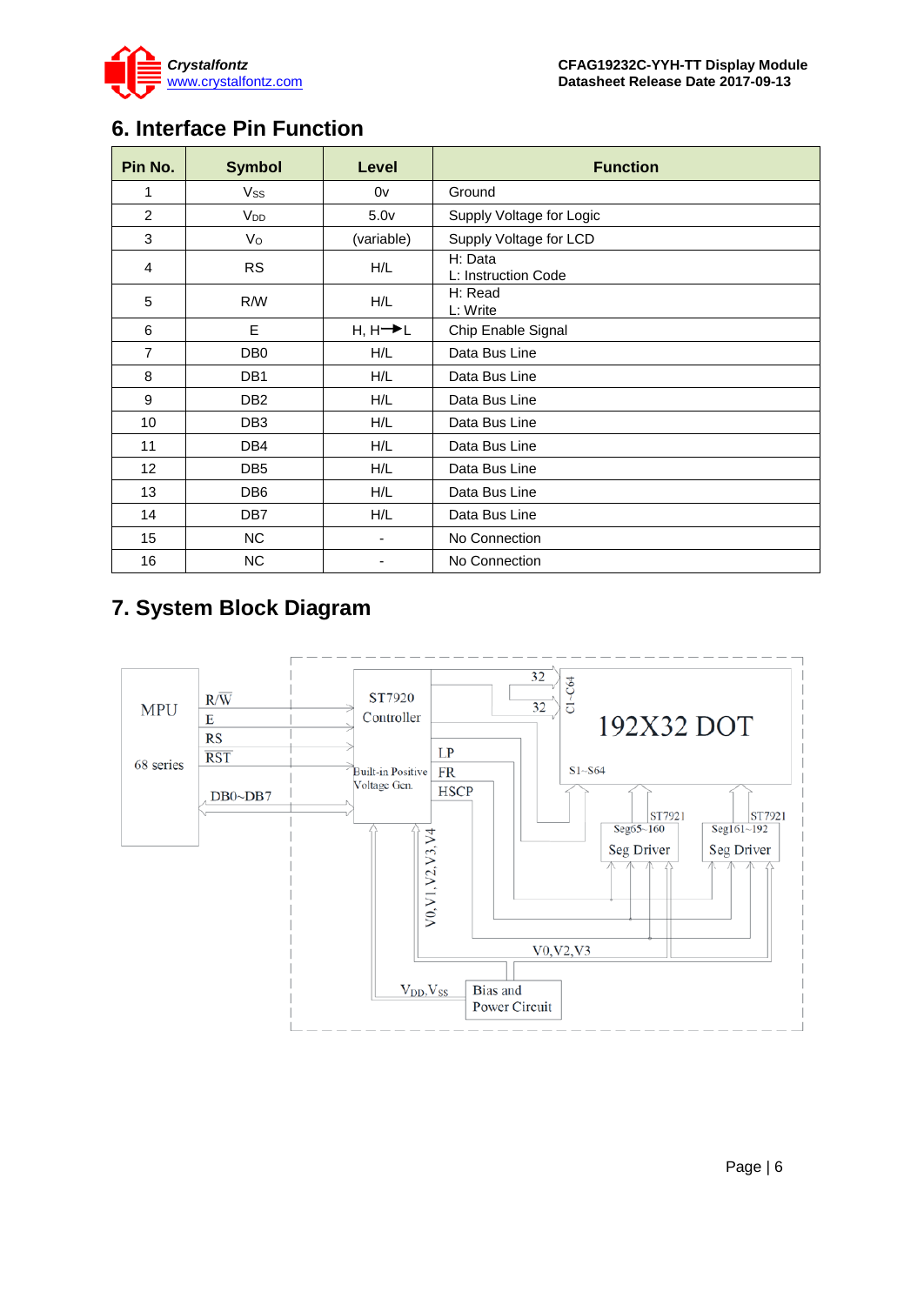

# <span id="page-6-0"></span>**8. Absolute Maximum Ratings**

| <b>Parameter</b>             | <b>Symbol</b>                    | <b>Min</b> | <b>Typ</b>               | <b>Max</b>    | <b>Unit</b> | <b>Notes</b> |
|------------------------------|----------------------------------|------------|--------------------------|---------------|-------------|--------------|
| Supply Voltage for Logic     | V <sub>DD</sub> -V <sub>SS</sub> | $-0.3$     | $\overline{\phantom{0}}$ | 5.5           | $\vee$      | (1)(2)       |
| Supply Voltage for LCD       | $V_{DD} - V_{O}$                 | $-0.3$     | $\overline{\phantom{0}}$ | 7.0           | V           | (1)(2)       |
| Input Voltage                | V <sub>IN</sub>                  | $-0.3$     |                          | $V_{DD}$ +0.3 |             |              |
| <b>Operating Temperature</b> | Тор                              | $-20$      | -                        | $+70$         | °C          |              |
| Storage Temperature          | $\mathsf{T}_{\texttt{ST}}$       | $-30$      |                          | $+80$         | °C          |              |

*Notes:*

*(1) These are stress ratings only. Extended exposure to the absolute maximum ratings listed above may affect device reliability or cause permanent damage.* 

*(2) Functional operation should be restricted to the limits in the Electrical Characteristics table below.*

| <b>Item</b>              | <b>Symbol</b>                     | <b>Condition</b> | <b>Min</b>               | <b>Typ</b>               | <b>Max</b>            | <b>Unit</b> |
|--------------------------|-----------------------------------|------------------|--------------------------|--------------------------|-----------------------|-------------|
| Supply Voltage for Logic | V <sub>DD</sub> - V <sub>SS</sub> |                  | 4.5                      | 5.0                      | 5.5                   | V           |
|                          |                                   | Ta=20°C          | $\overline{\phantom{a}}$ | ۰.                       | 5.2                   | V           |
| Supply Voltage for LCD   | $V_{DD} - V_{O}$                  | Ta=25°C          | ٠                        | 4.5                      |                       | V           |
|                          |                                   | $Ta=70^{\circ}C$ | 3.8                      | ٠                        | ۰                     | $\vee$      |
| High-level Input         | Vн                                | ٠                | 0.7 V <sub>DD</sub>      |                          | <b>V<sub>DD</sub></b> | V           |
| Low-level Input          | VIL                               |                  | $-0.3$                   |                          | 0.6                   | V           |
| High-level Output        | <b>V</b> он                       |                  | $0.8$ $V_{DD}$           |                          | <b>V<sub>DD</sub></b> | $\vee$      |
| Low-level Output         | VOL                               | ۰                | ٠                        | $\overline{\phantom{0}}$ | 0.4                   | V           |
| <b>Supply Current</b>    | <b>I</b> <sub>DD</sub>            | $V_{DD} = 5.0V$  | 1.48                     | 2.0                      | 2.27                  | mA          |

## <span id="page-6-1"></span>**9. Electrical Characteristics**

# <span id="page-6-2"></span>**10. Optical Characteristics**

| <b>Item</b>           | <b>Symbol</b> | <b>Condition</b>         | <b>Min</b> | <b>Typ</b> | <b>Max</b>               | <b>Unit</b>              |
|-----------------------|---------------|--------------------------|------------|------------|--------------------------|--------------------------|
|                       | $\theta$      | $CR \geq 2$              | 0          |            | 20                       | $\phi = 180^\circ$       |
|                       |               | CR <sub>2</sub>          | 0          |            | 40                       | $\phi = 0^{\circ}$       |
| View Angle            |               | CR <sub>2</sub>          |            |            | 30                       | $\phi = 90^{\circ}$      |
|                       | $\theta$      | CR <sub>2</sub>          | 0          |            | 30                       | $\phi = 270^\circ$       |
| <b>Contrast Ratio</b> | CR.           | $\overline{\phantom{0}}$ | -          | 3          | $\overline{\phantom{0}}$ | $\overline{\phantom{0}}$ |
| Response Time         | T rise        |                          |            | 150        | 200                      | ms                       |
|                       | T fall        |                          |            | 150        | 200                      | ms                       |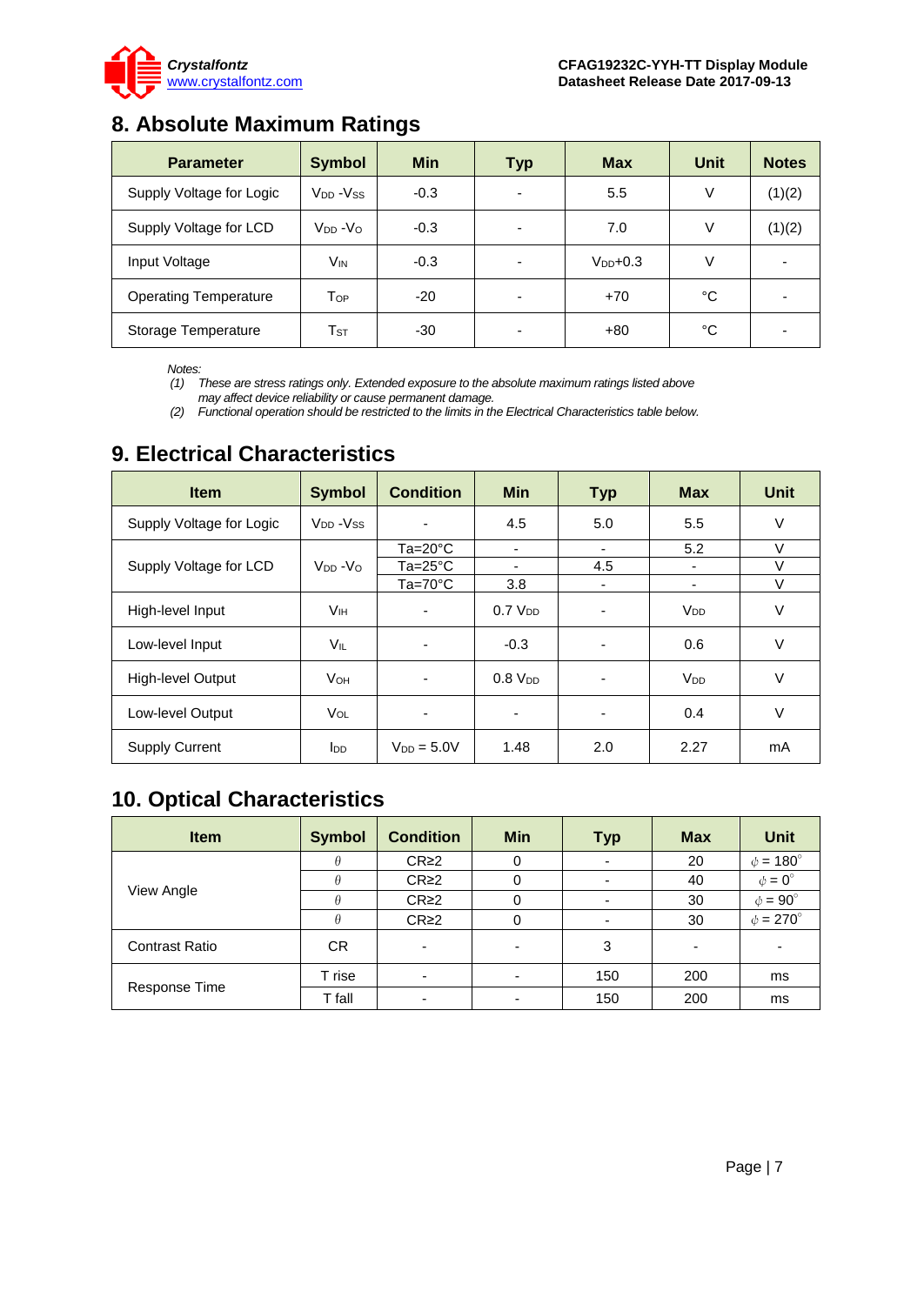

# <span id="page-7-0"></span>**11. Backlight Information**

| <b>Parameter</b>           | <b>Symbol</b>            | <b>Condition</b>                                   | <b>Min</b>               | <b>Typ</b> | <b>Max</b> | <b>Unit</b>       | <b>Notes</b> |
|----------------------------|--------------------------|----------------------------------------------------|--------------------------|------------|------------|-------------------|--------------|
| <b>Supply Current</b>      | I <sub>LED</sub>         | $V=5.0v$                                           | 168                      | 210        | 252        | mA                | (1)(2)       |
| <b>Supply Voltage</b>      | $\vee$                   | $\overline{\phantom{a}}$                           | 4.9                      | 5.0        | 5.1        | V                 |              |
| Reverse Voltage            | $V_{R}$                  | -                                                  | $\overline{\phantom{a}}$ | ٠          | 8          | V                 |              |
| Luminance<br>(without LCD) | $\mathsf{I}\mathsf{v}$   | $IIP=210mA$                                        | 568                      | 570        | 574        | cd/m <sup>2</sup> |              |
| <b>LED Lifetime</b>        | $\overline{\phantom{a}}$ | $I_{LED} = 210mA$<br>$25^{\circ}$ C, 50-<br>60% RH | $\overline{\phantom{a}}$ | 100K       |            | <b>Hrs</b>        | (1)(2)       |
| Color                      | Yellow-green             |                                                    |                          |            |            |                   |              |

*Notes:* 

*(1) Supply current minimum value is only for reference since the LED brightness efficiency keeps enhancing. Current consumption becomes less and less to achieve the same luminance.* 

*(2) Lifetime is defined as the amount of time when the luminance has decayed to <50% of the initial value (100K hours is an estimate for reference only).*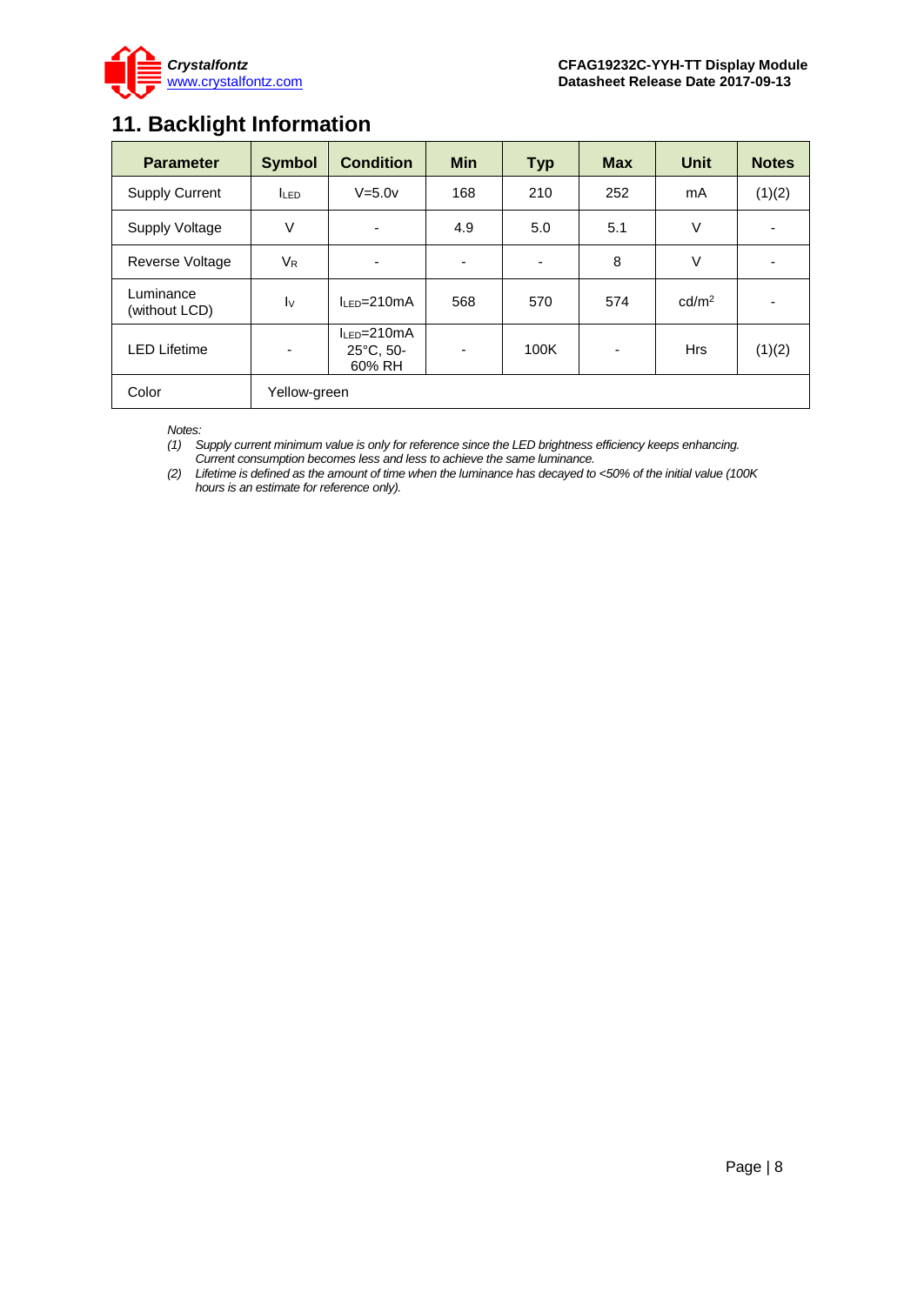

# <span id="page-8-0"></span>**12. LCD Module Precautions**

The precautions below should be followed when using LCD modules to help ensure personal safety, module performance, and compliance of environmental regulations.

### **12.1. Modules**

- Avoid applying excessive shocks to module or making any alterations or modifications to it.
- Do not make extra holes on the printed circuit board, modify its shape or change the components of LCD display module.
- Do not disassemble the LCD display module.
- Do not operate the LCD display module above the absolute maximum rating.
- Do not drop, bend or twist the LCD display module.
- Soldering: only to the I/O terminals.
- Store in an anti-static electricity container and clean environment.
- It is common to use the "screen saver" to extend the lifetime of the LCD display module.
	- o Do not use the fixed information for long periods of time in real application.
	- o Do not use fixed information in LCD panel for long periods of time to extend "screen burn" effect time.
- Crystalfontz has the right to change the passive components, including R3, R6 & backlight adjust resistors. (Resistors, capacitors and other passive components will have different appearance and color caused by the different supplier.)
- Crystalfontz have the right to change the PCB Rev. (In order to satisfy the supplying stability, management optimization and the best product performance, etc., under the premise of not affecting the electrical characteristics and external dimensions, Crystalfontz has the right to modify the version.).

### **12.2. Handling Precautions**

- Since the display panel is made of glass, do not apply mechanical impacts such as dropping from a high position.
- If the display panel is accidently broken, and the internal organic substance leaks out, be careful not to inhale or touch the organic substance.
- If pressure is applied to the display surface or its neighborhood of the LCD display module, the cell structure may be damaged, so be careful not to apply pressure to these sections.
- The polarizer covering the surface of the LCD display module is soft and can be easily scratched. Please be careful when handling the LCD display module.
- Clean the surface of the polarizer covering the LCD display module if it becomes soiled using following adhesion tape.
	- o Scotch Mending Tape No. 810 or an equivalent
	- o Never breathe the soiled surface or wipe the surface using a cloth containing solvent such as ethyl alcohol, since the surface of the polarizer will become cloudy.
	- o The following liquids/solvents may spoil the polarizer:
		- Water
		- **Ketone**
		- Aromatic Solvents
- Hold the LCD display module very carefully when placing the LCD display module into the system housing.
- Do not apply excessive stress or pressure to the LCD display module. And, do not over bend the film with electrode pattern layouts. These stresses will influence the display performance. Also, be sure to secure the sufficient rigidity for the outer cases.

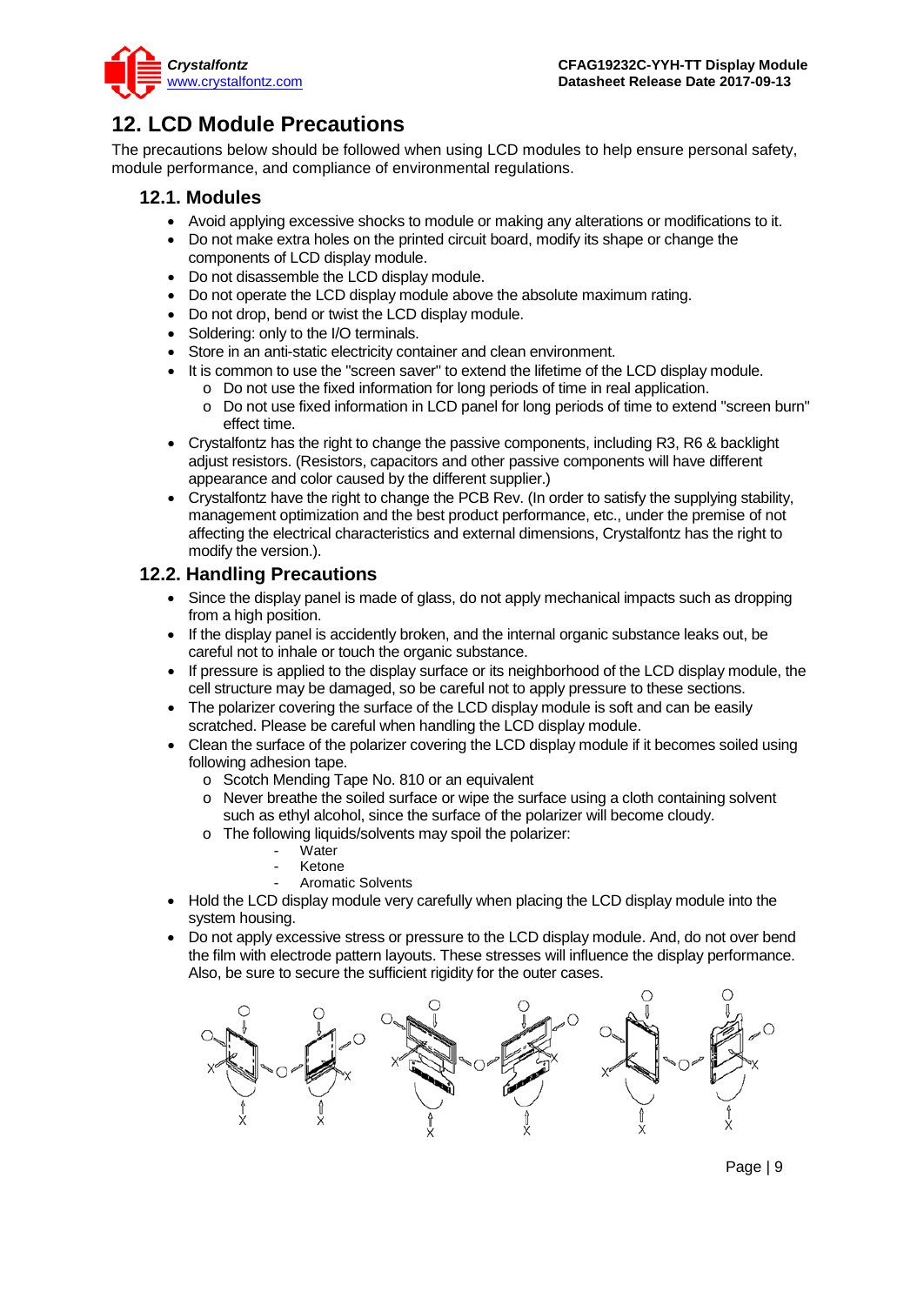

- Do not apply stress to the LSI chips and the surrounding molded sections.
- Do not disassemble or modify the LCD display module.
- Do not apply input signals while the logic power is off.
- Pay sufficient attention to the working environments when handing the LCD display module to prevent occurrence of element breakage accidents by static electricity.
	- o Be sure to make human body grounding when handling LCD display modules.
	- o Be sure to ground tools to use for assembly such as soldering irons.
	- o To suppress generation of static electricity, avoid carrying out assembly work under dry environments.
	- o Protective film is being applied to the surface of the display panel of the LCD display module. Be careful since static electricity may be generated when exfoliating the protective film.
- Protection film is being applied to the surface of the display panel and removes the protection film before assembling it. At this time, if the LCD display module has been stored for a long period of time, residue adhesive material of the protection film may remain on the surface of the display panel after the film has been removed. In such a case, remove the residue material by the method discussed above.
- If electric current is applied when the LCD display module is being dewed or when it is placed under high humidity environments, the electrodes may become corroded. If this happens proceed with caution when handling the LCD display module.

### **12.3. Storage Precautions**

- When storing the LCD display modules put them in static electricity preventive bags to avoid exposure to direct sunlight and fluorescent lamps. Also avoid high temperature and high humidity environments and low temperatures (less than 0°C) environments. (We recommend you store these modules in the packaged state when they were shipped from Crystalfontz). Be careful not to let water drops adhere to the packages or bags, and do not let dew gather on them.
- If electric current is applied when water drops are adhering to the surface of the LCD display module the LCD display module may have become dewed. If a dewed LCD display module is placed under high humidity environments it may cause the electrodes to become corroded. If this happens proceed with caution when handling the LCD display module.

### **12.4. Designing Precautions**

- The absolute maximum ratings are the ratings that cannot be exceeded for LCD display module. If these values are exceeded, panel damage may happen.
- To prevent occurrence of malfunctioning by noise pay attention to satisfy the V<sub>II</sub> and V<sub>IH</sub> specifications and, at the same time, to make the signal line cable as short as possible.
- We recommend that you install excess current preventive unit (fuses, etc.) to the power circuit (V<sub>DD</sub>). (Recommend value: 0.5A)
- Pay sufficient attention to avoid occurrence of mutual noise interference with the neighboring devices.
- As for EMI, take necessary measures on the equipment side.
- When fastening the LCD display module, fasten the external plastic housing section.
- If the power supply to the LCD display module is forcibly shut down, by such errors as taking out the main battery while the LCD display panel is in operation, we cannot guarantee the quality of this LCD display module.
	- o Connection (contact) to any other potential than the above may lead to rupture of the IC.

### **12.5. Precautions When Disposing of the LCD Display Modules**

• Request the qualified companies to handle the industrial wastes when disposing of the LCD display modules. Or, when burning them, be sure to observe the environmental and hygienic laws and regulations.

### **12.6. Other Precautions**

- When an LCD display module is operated for a long period of time with a fixed pattern, the fixed pattern may remain as an after image or a slight contrast deviation may occur.
	- o If the operation is interrupted and left unused for a while, normal state can be restored.
	- o This will not cause a problem in the reliability of the module.